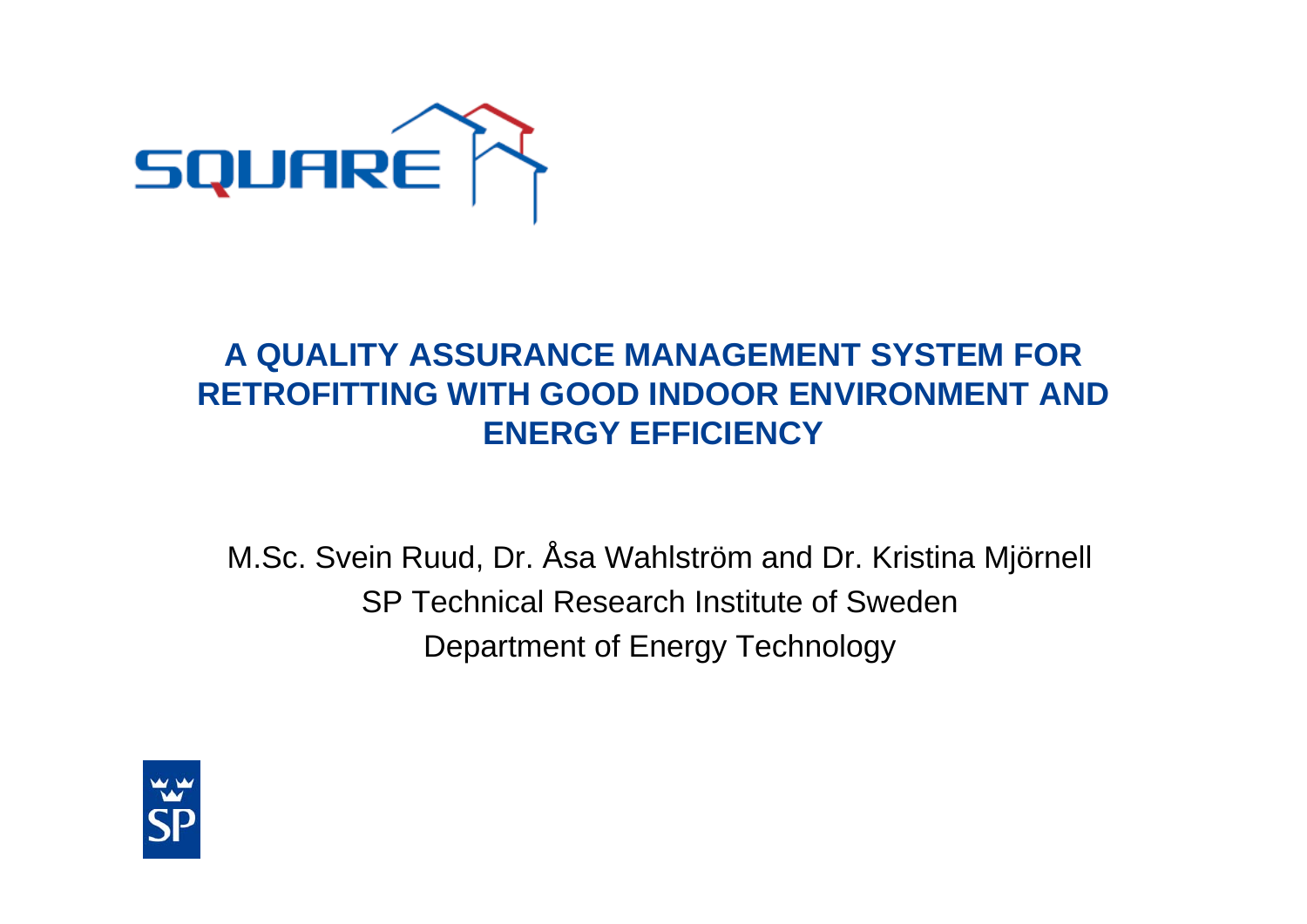# **Background:**



**A certified labelling system**

# **To establish means of control which will assure good indoor environment**



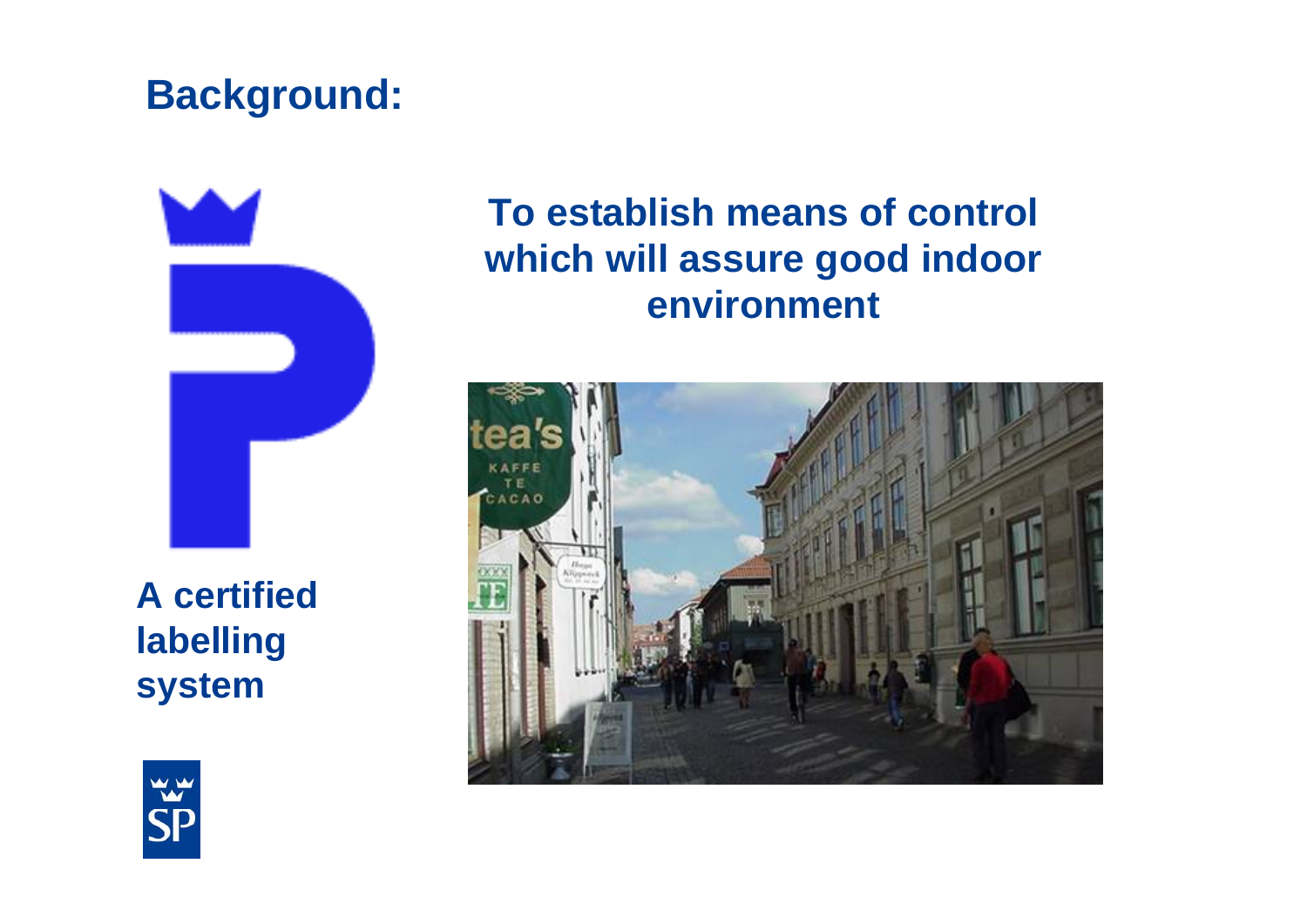## **Quality assurance of indoor environment**

Moisture assuranceIndoor climateIAQ Choice of material RadonVentilationAir tightness SoundLighting Tap water temperatures Cleaning



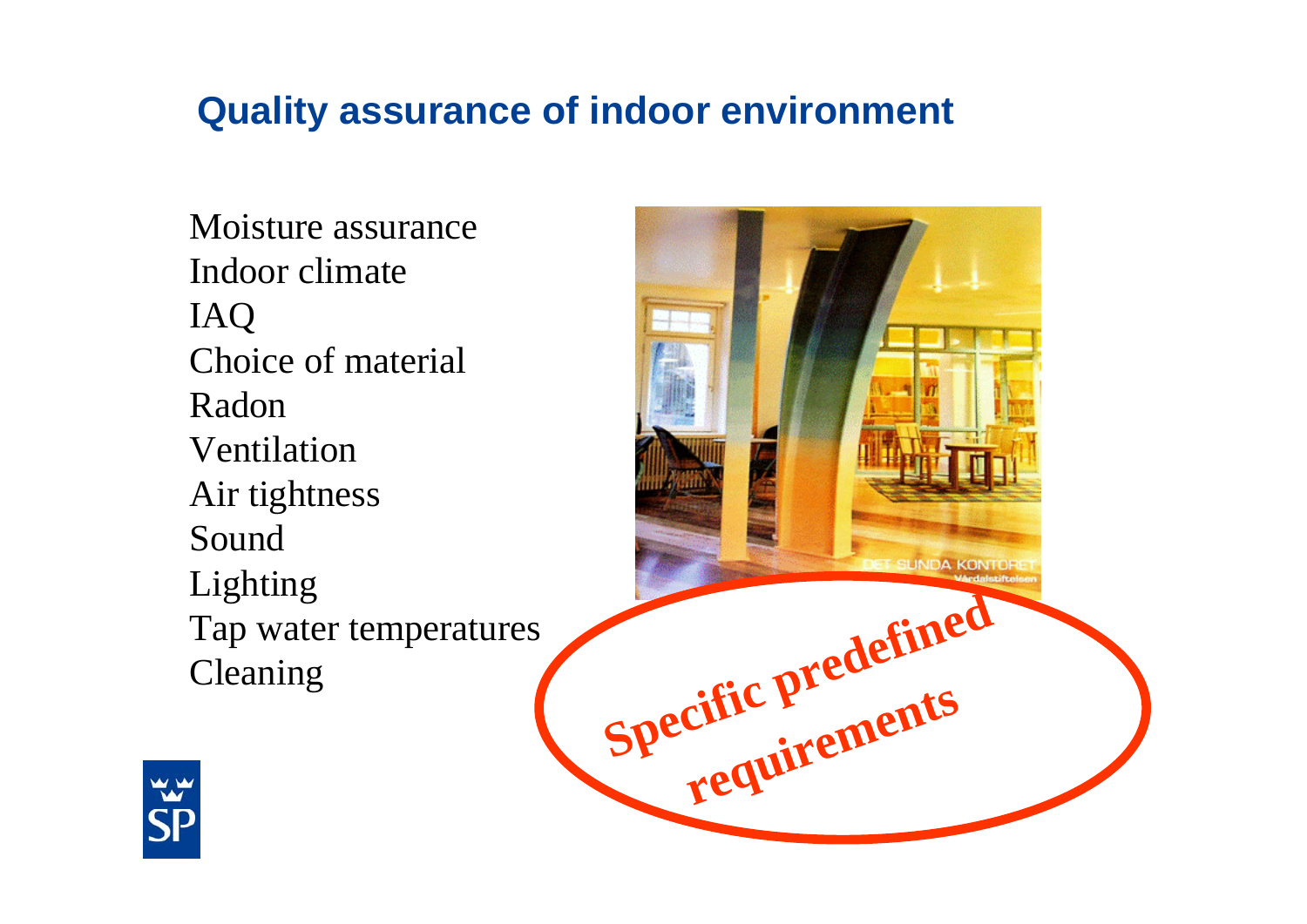

#### New construction



#### Retrofit





Schools Kindergartens Multifamily houses Offices **Hospitals** 



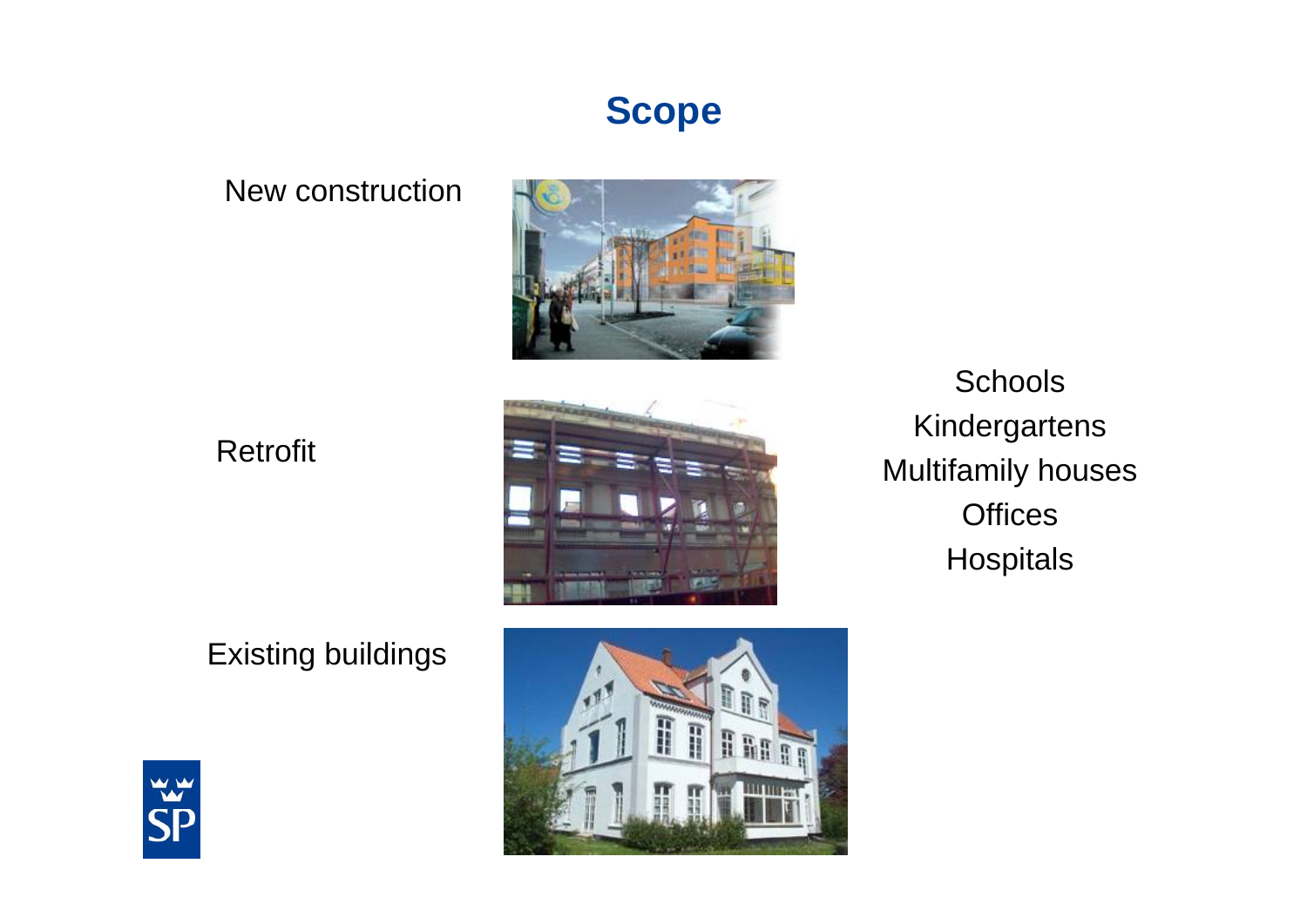## **The**  $\frac{1}{2}$  **labelling system has now been extended to also include an Energy Management system**

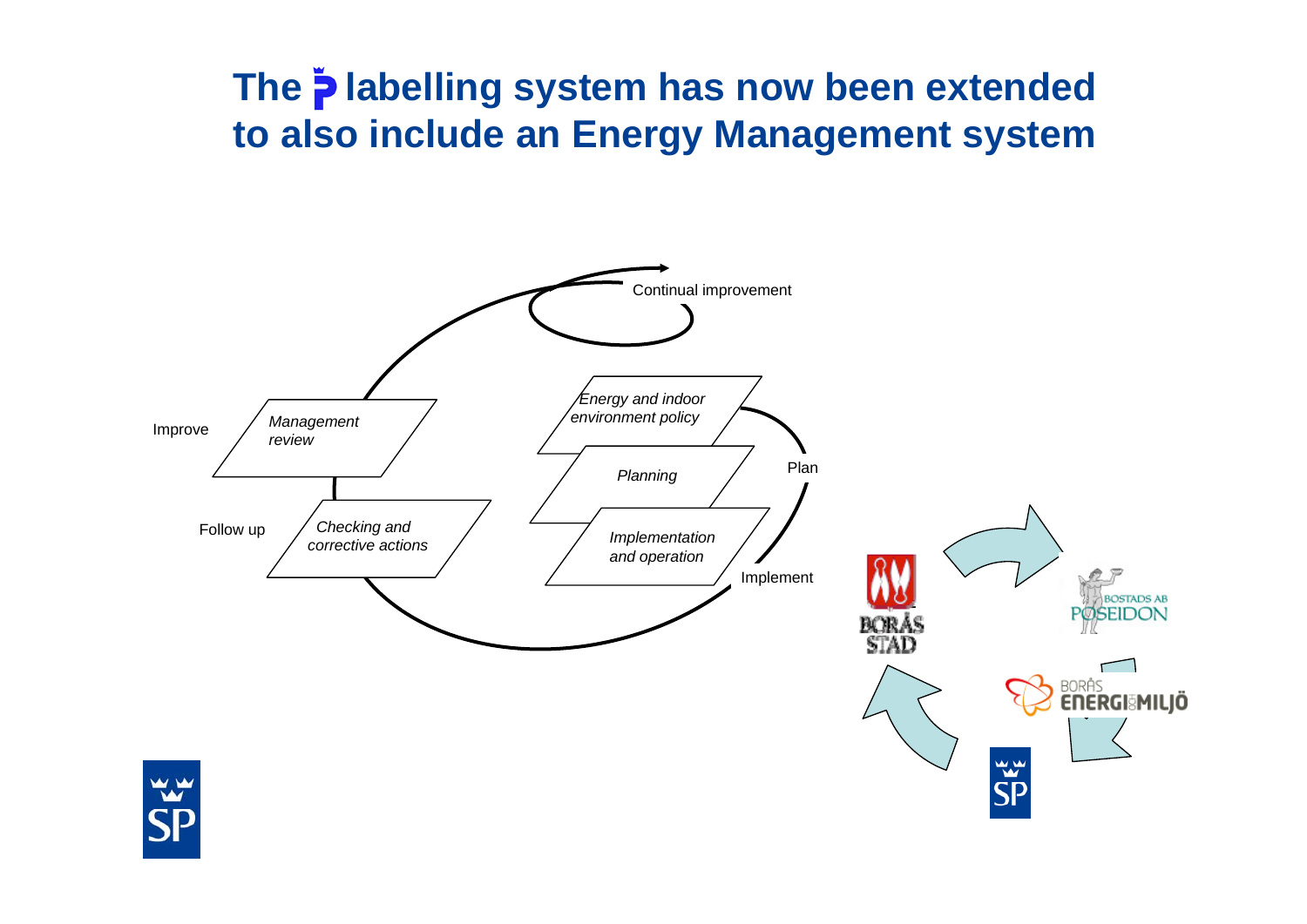# **QA-system: SPCR 114E**

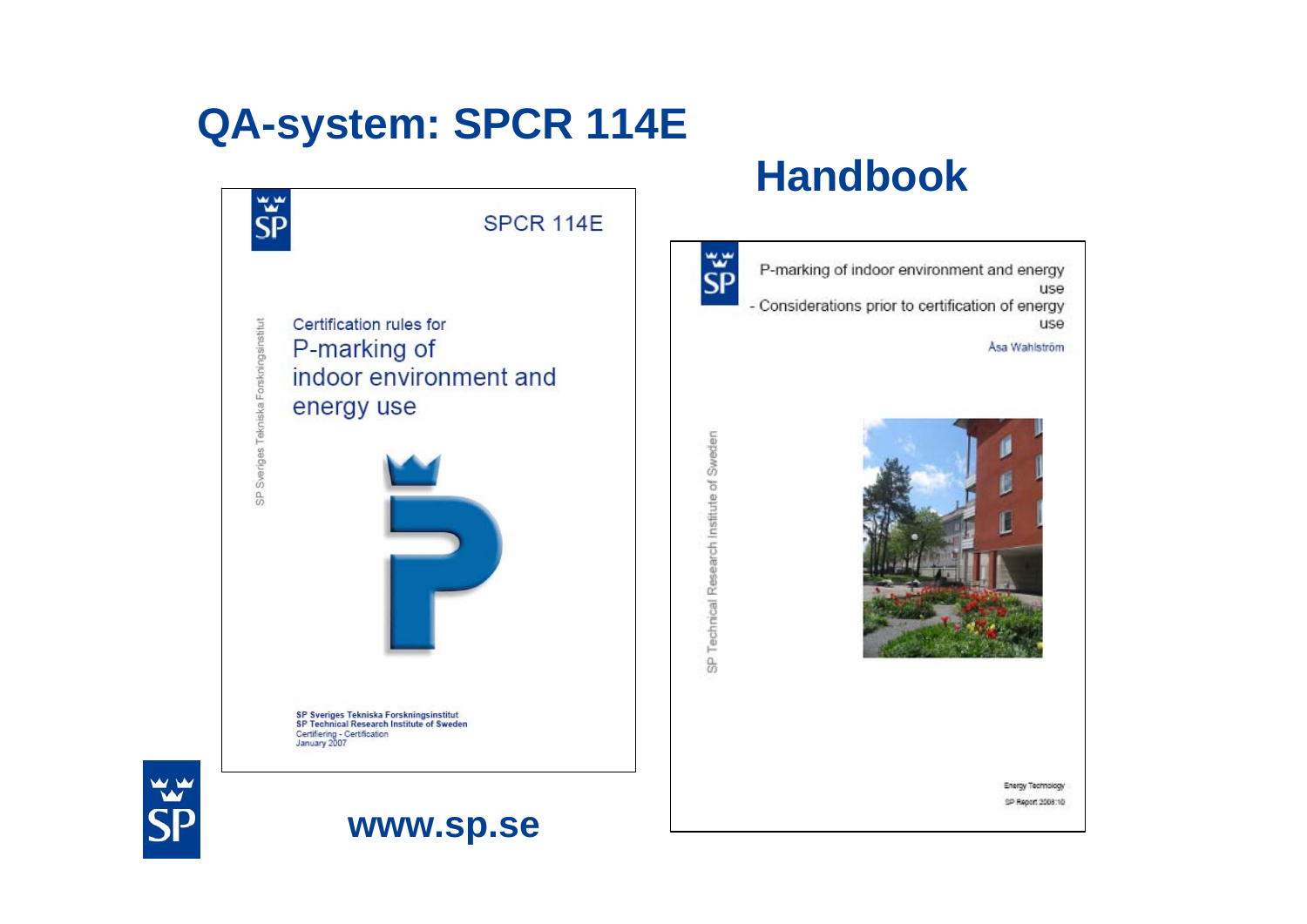## **When extended to also include energy**  ⇒ **two different types of criteria to meet**







*How do we set the targets for an existing building? … or for a building to be retrofitted?*

-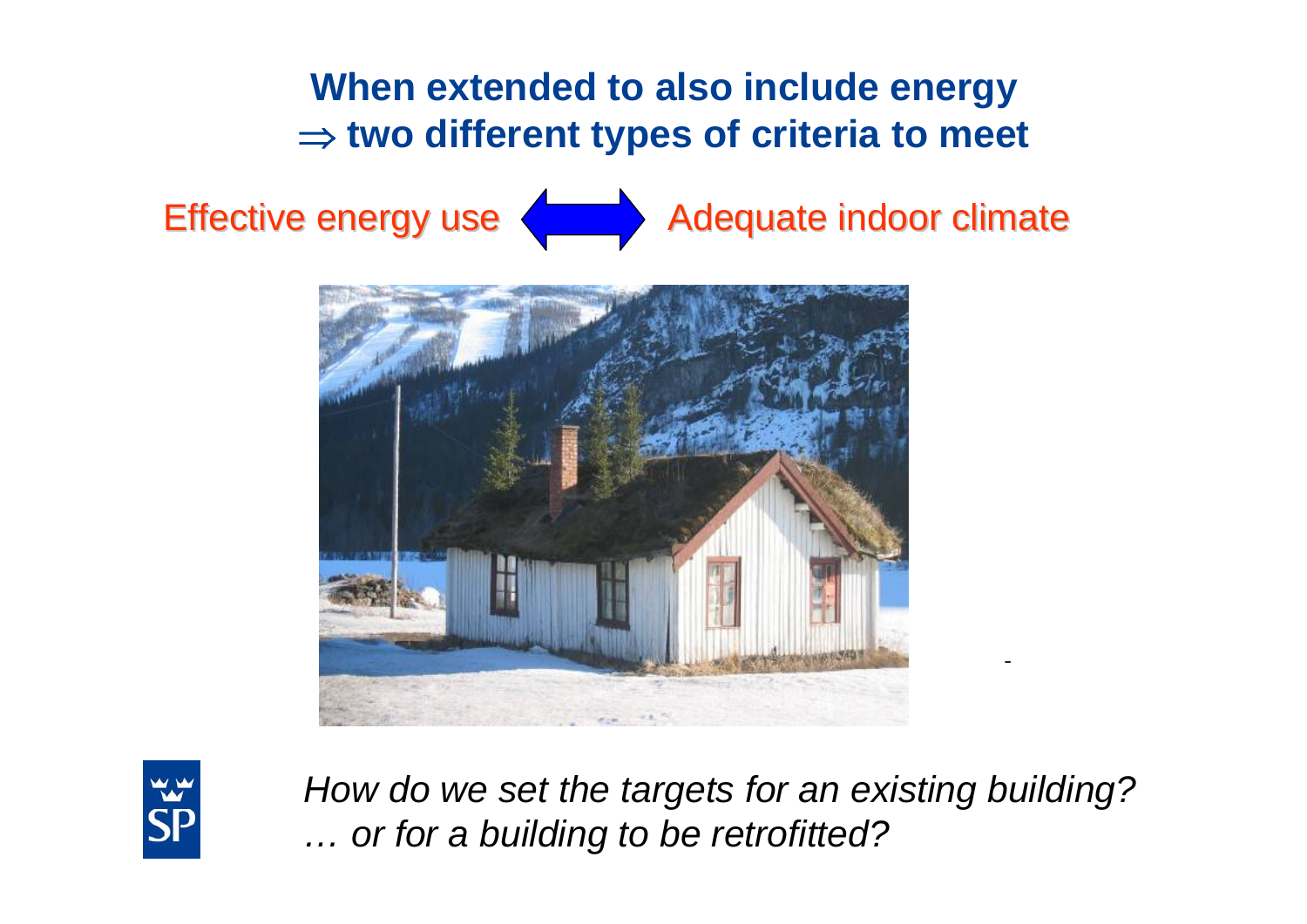# **Target determination of energy use : First Energy Analyse**

- - Energy status (the envelope and services, climate)
	- Energy aspects (category, activity)
	- Energy performance (before any retrofit )
	- **Present organisation**

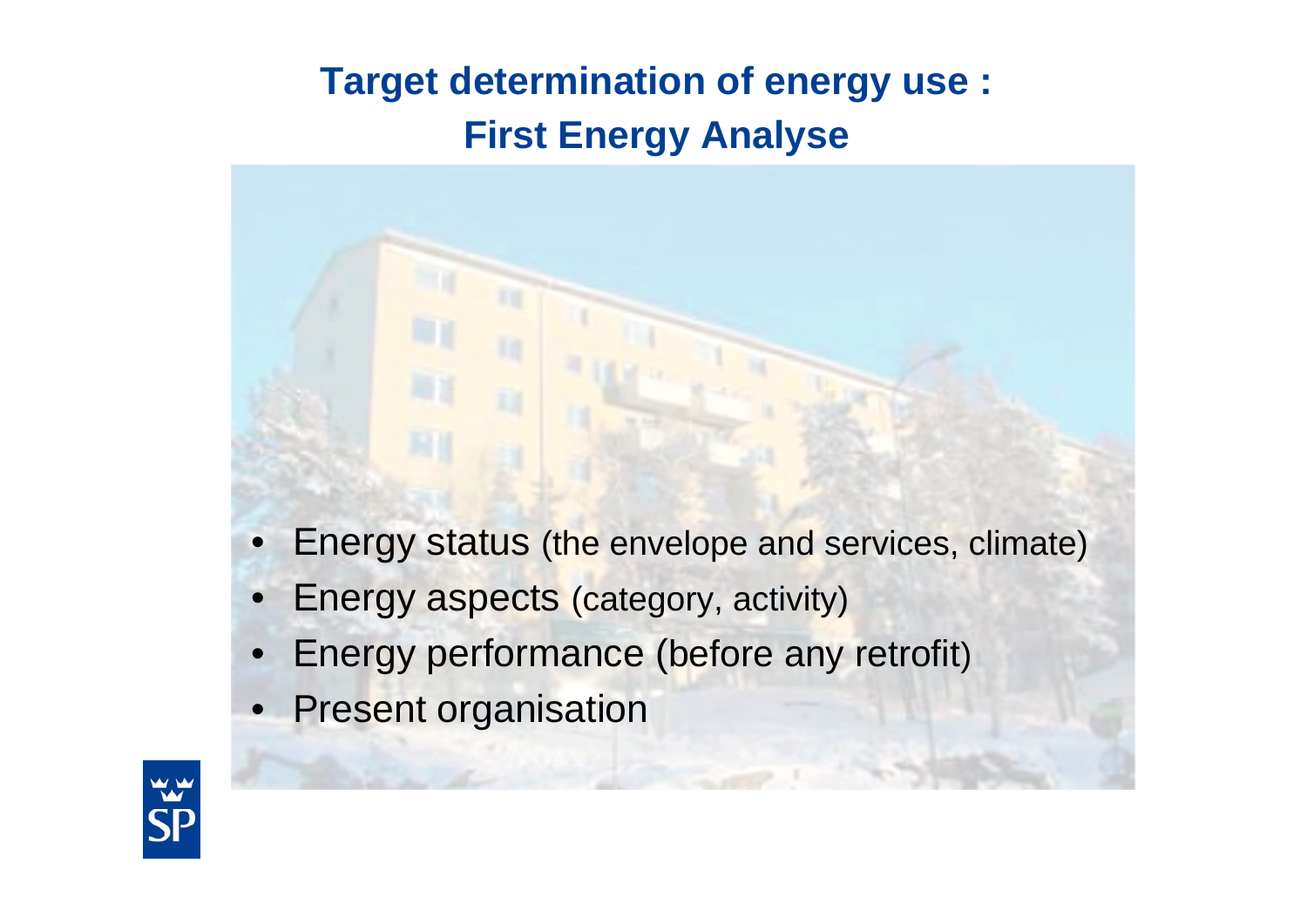- **building categories and**
- **property management organisations**



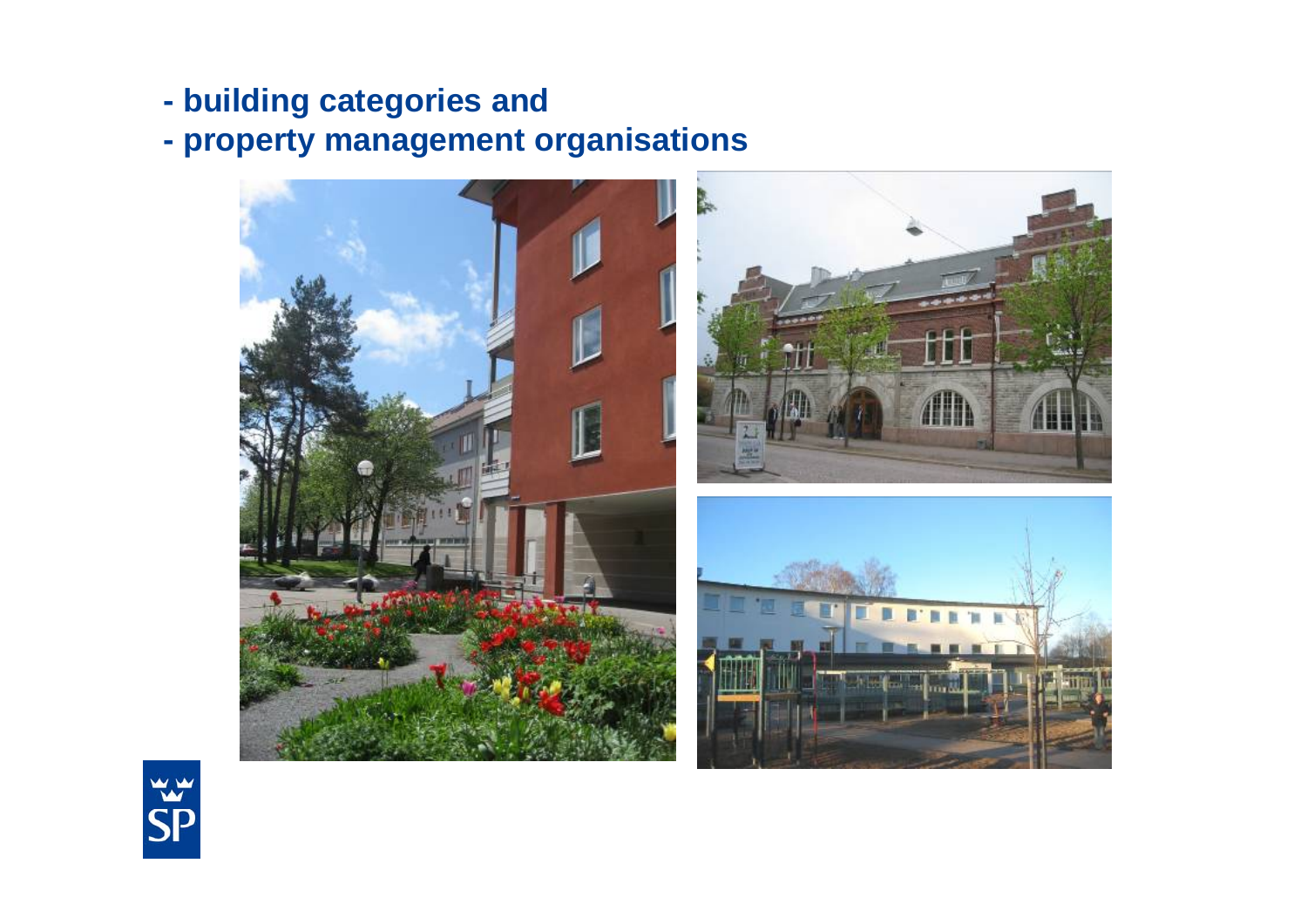### **Quality assurance system**

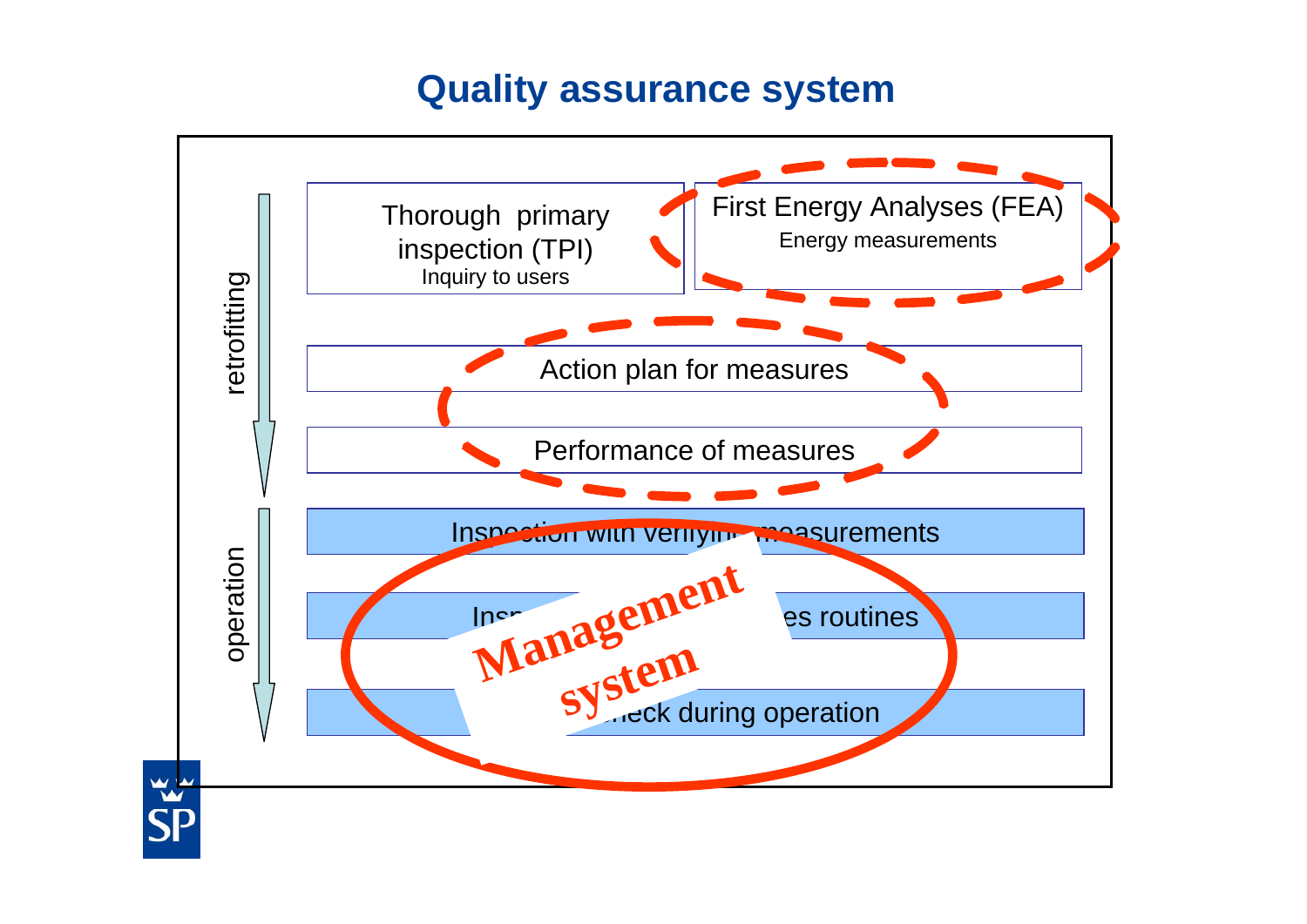

- Exchange knowledge and develop energy improvement measures for **retrofitting of social housing**
- Adopt and develop an QA system for indoor environment and energy use
	- during retrofitting and operation
	- in each country with their different conditions
	- and use the existing **P** certification system **as a starting point**



• Demonstrate actions in **pilot projects**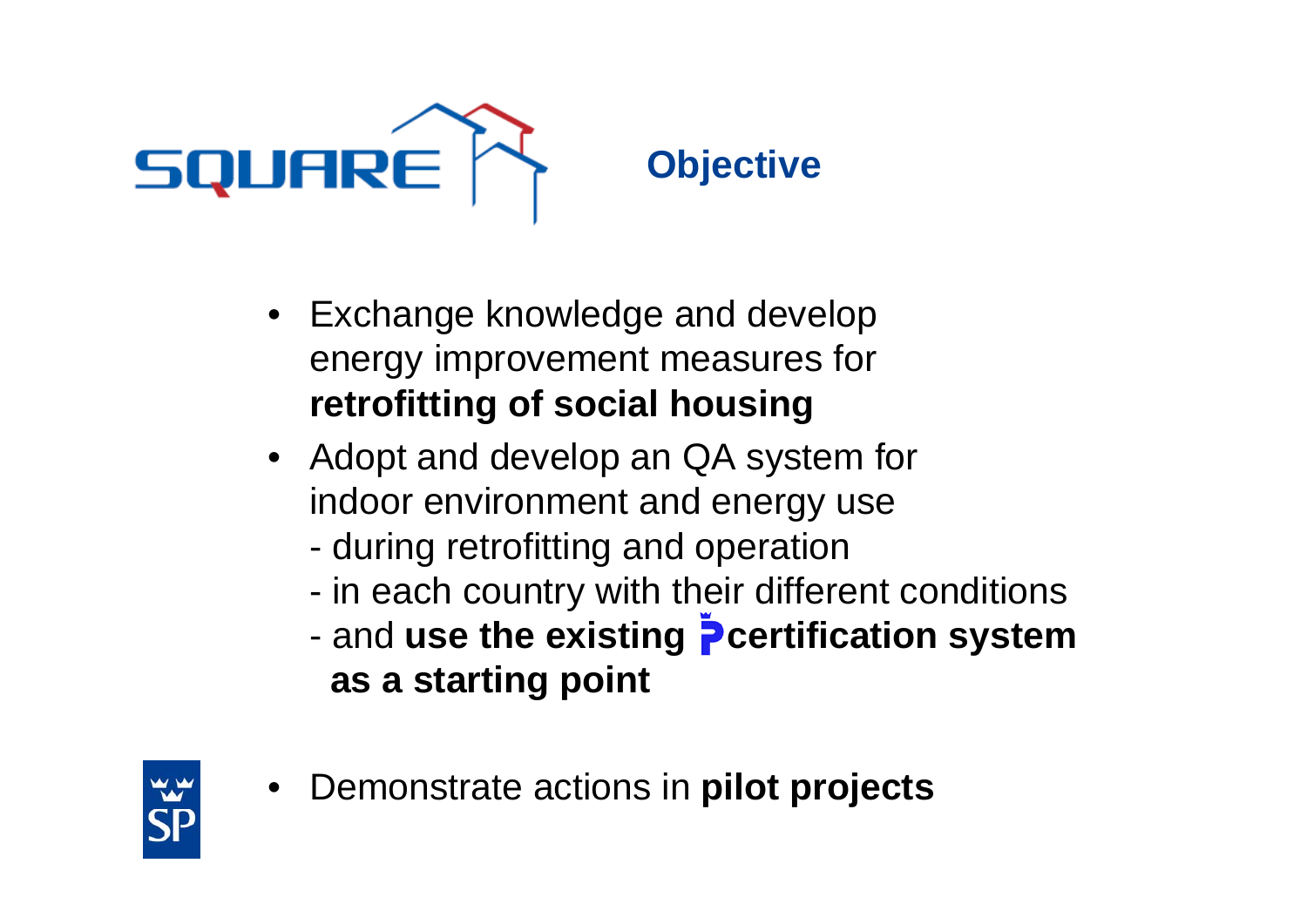|                | <b>Participant</b>                                            | <b>Short name</b> | <b>Country</b>         |
|----------------|---------------------------------------------------------------|-------------------|------------------------|
| $\mathbf 1$    | <b>SP Technical Research</b><br><b>Institute of Sweden</b>    | <b>SP</b>         | Sweden                 |
| $\overline{2}$ | <b>Trama Tecno Ambiental S.L.</b>                             | <b>TTA</b>        | <b>Spain</b>           |
| 3              | <b>Helsinki University of</b><br><b>Technology</b>            | <b>TKK</b>        | <b>Finland</b>         |
| $\overline{4}$ | <b>AEE</b> - Institute for<br><b>Sustainable Technologies</b> | <b>AEE INTEC</b>  | <b>Austria</b>         |
| $5\phantom{1}$ | <b>Trecodome</b>                                              | <b>Trecodome</b>  | <b>The Netherlands</b> |
| 6              | <b>Energy Agency of Plovdiv</b>                               | <b>EAP</b>        | <b>Bulgaria</b>        |
| $\overline{7}$ | <b>AB Alingsåshem</b>                                         | Alingsåshem       | Sweden                 |
| 8              | POMAA S.L.                                                    | <b>POMAA</b>      | <b>Spain</b>           |
| (9)            | <b>VVO</b>                                                    |                   | <b>Finland</b>         |
| (10)           | <b>GIOWOG</b>                                                 |                   | <b>Austria</b>         |

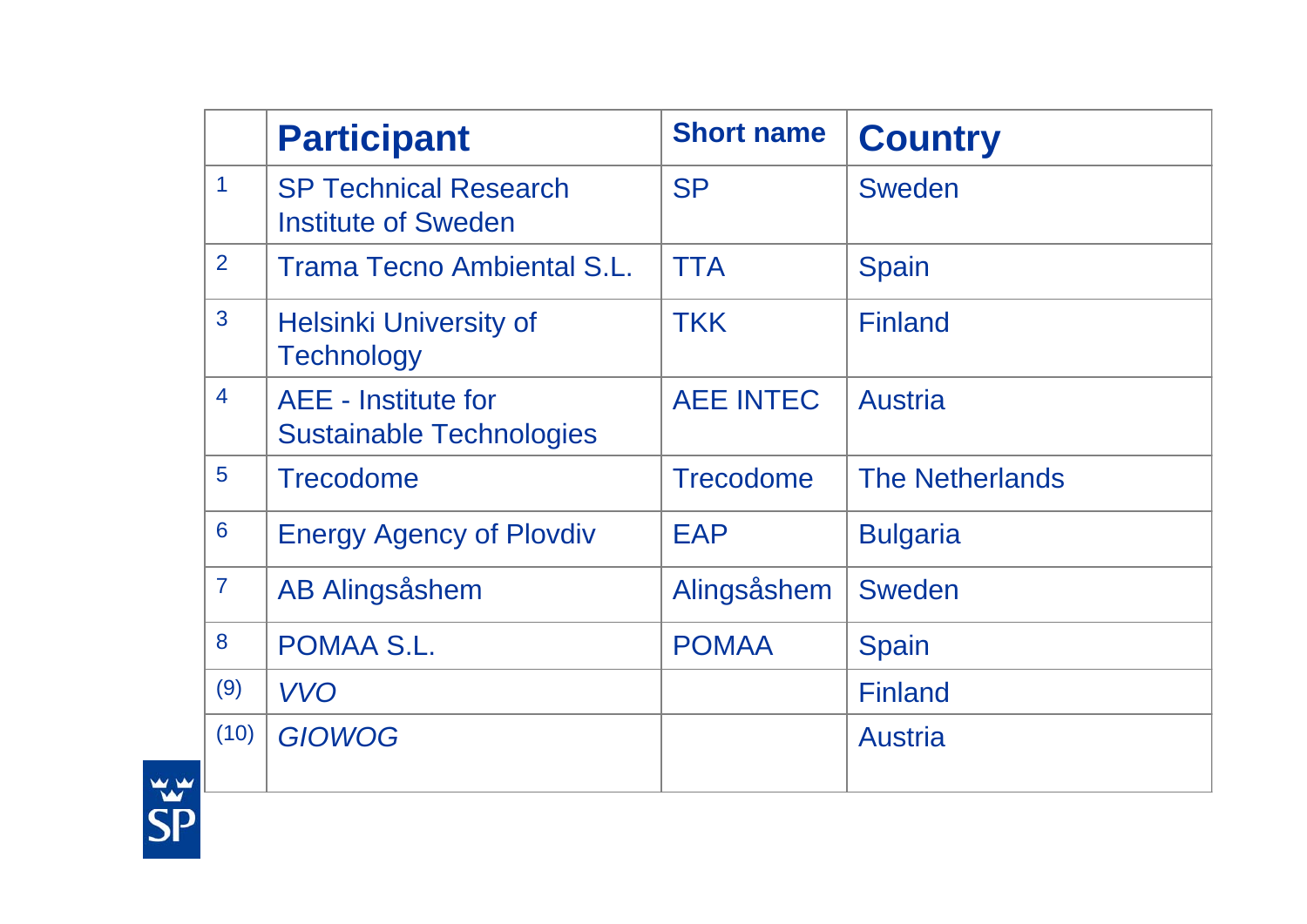# **Why "energy upgrade" of residential building stock?**

- several million residential buildings in the EU
- many were built before the oil crises and has high energy use
- many years of neglected maintenance (both the building envelope and building services)
- the retrofit provides an opportunity for cost-effective energy measures



• since social housing stocks consist of many similar buildings, the measures can be replicated

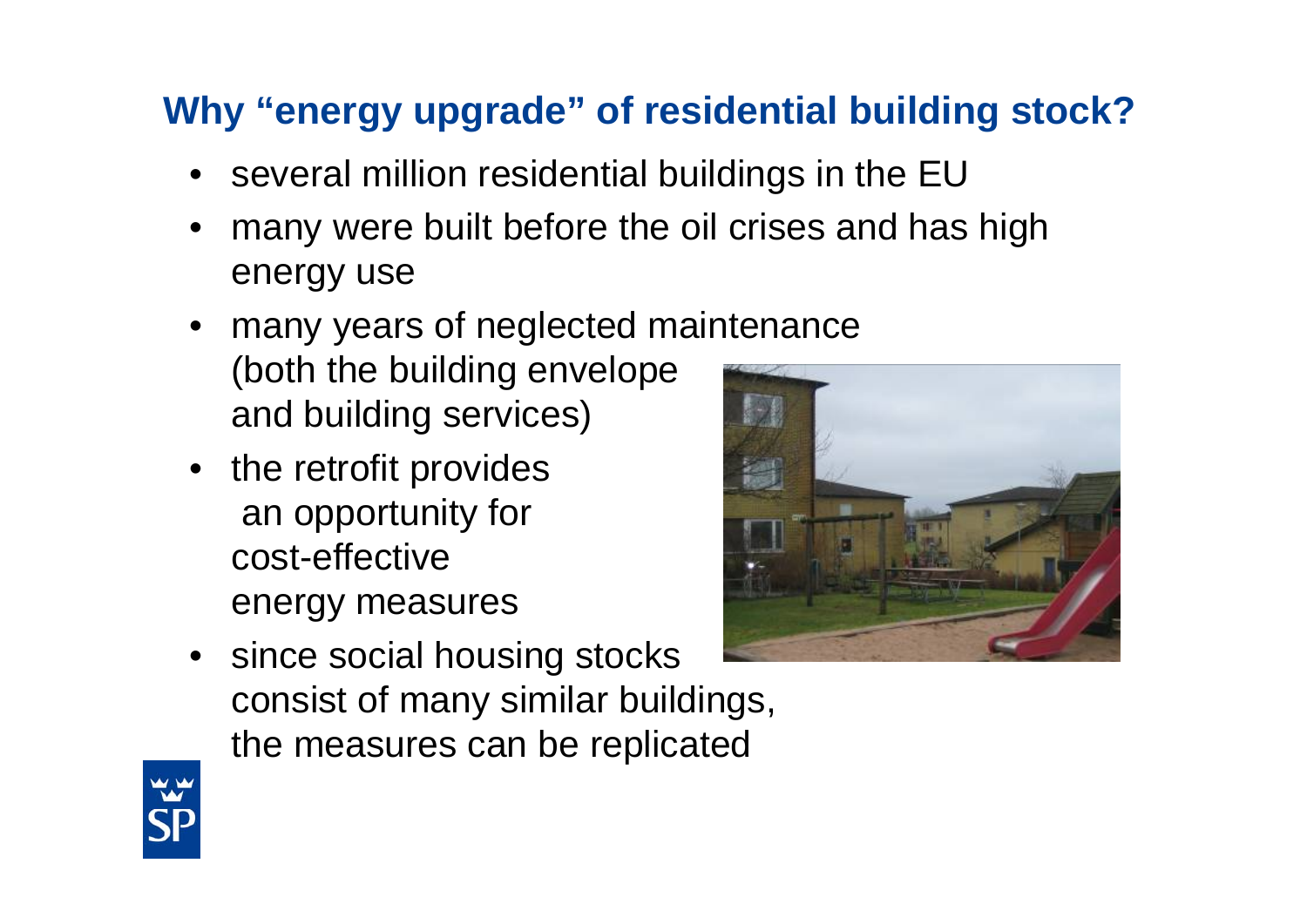### **Quality assurance system**

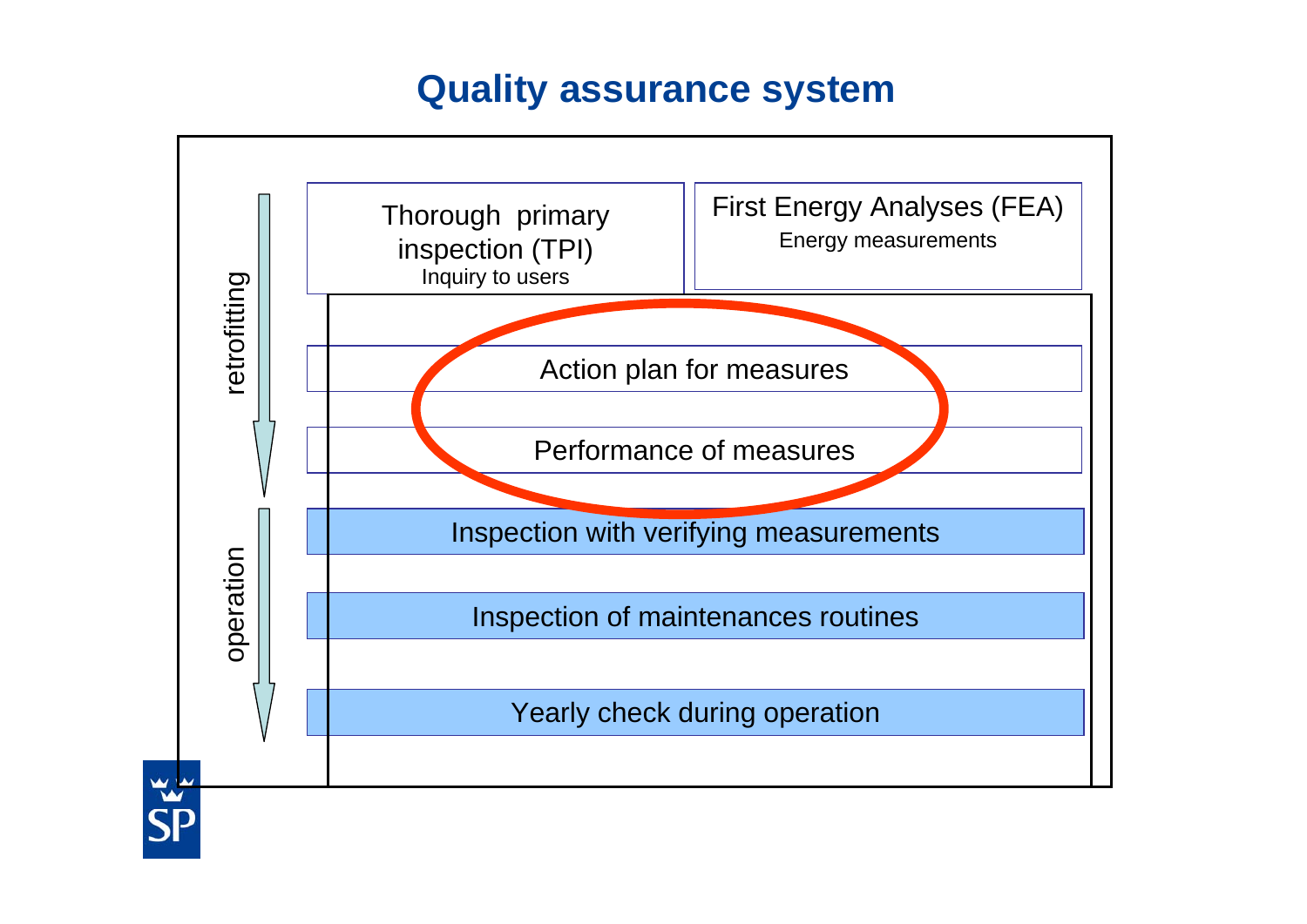## **Routines and means of control for clients, architects, builders, consultants**

- Responsible persons are selected for all actions
- Competence and education need is defined for all actions
- Communication and information routines
- Documentation of the routines



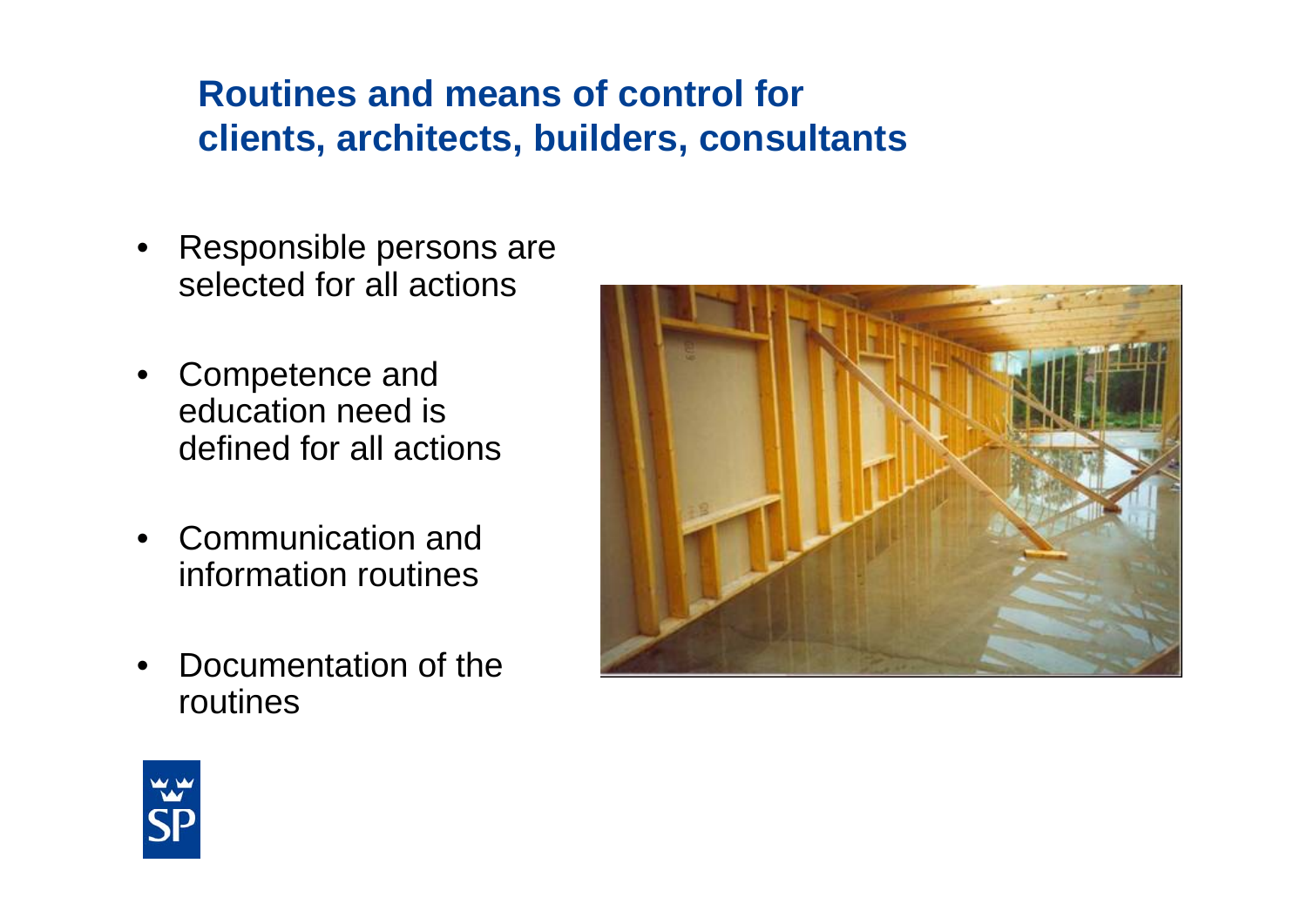**Pilot projects**

**Sweden, Alingsås**

**Spain, Barcelona**

**Austria, Graz**

**Finland, Helsinki**



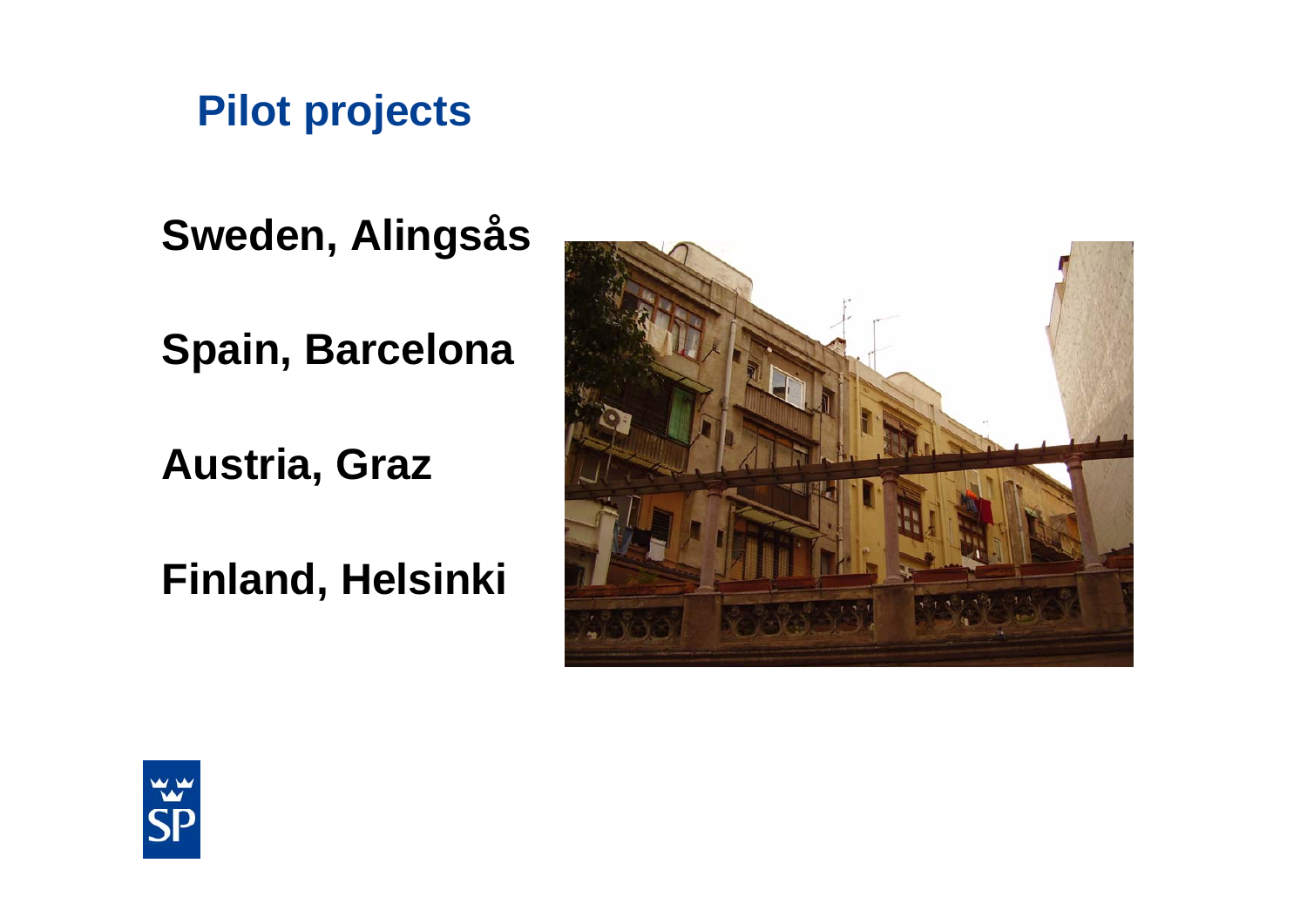# **The Swedish pilot project: Alingsåshem - Brogården**



- typical houses from the "million program" (300 apartments)

The goal is to retrofit almost to passivhouse standard



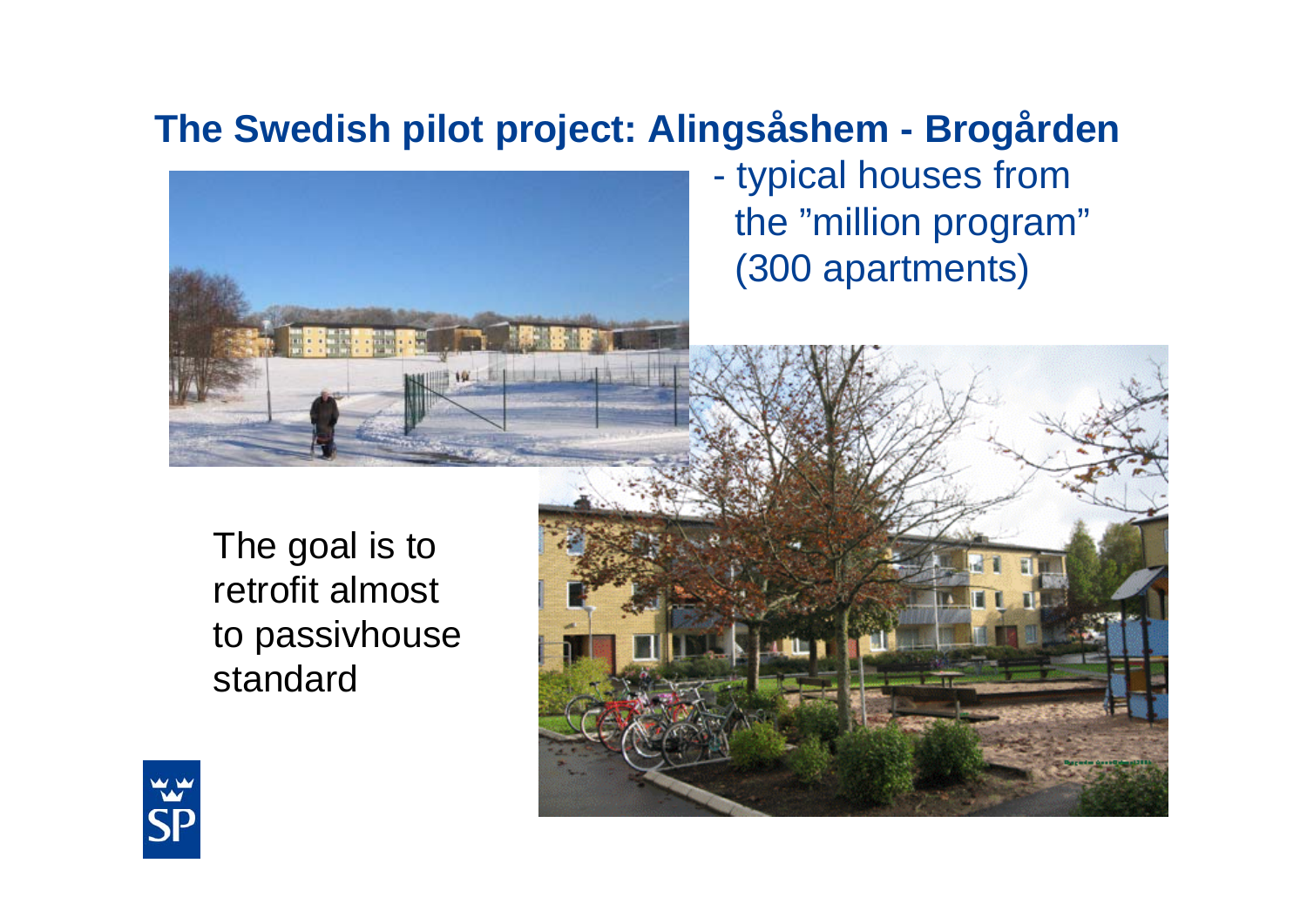•Insulations of walls, balconies, attics and basements

- •Thermal bridges (balcony)
- •Tight doors
- •Passive house windows
- •Solar collectors
- •District heating (biomass)



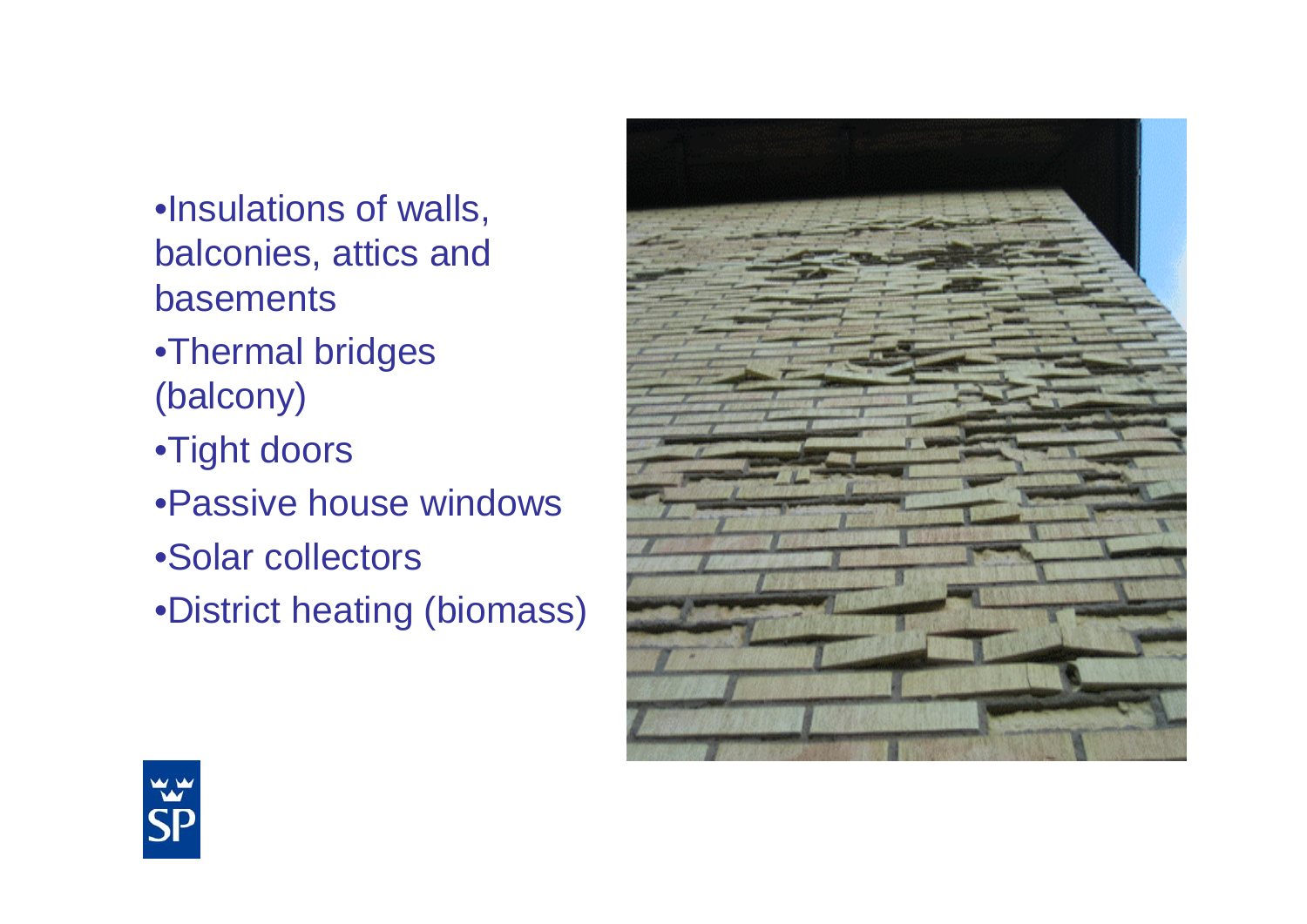## **The retrofitting of Brogården in Alingsås**

**WY**<br>SF